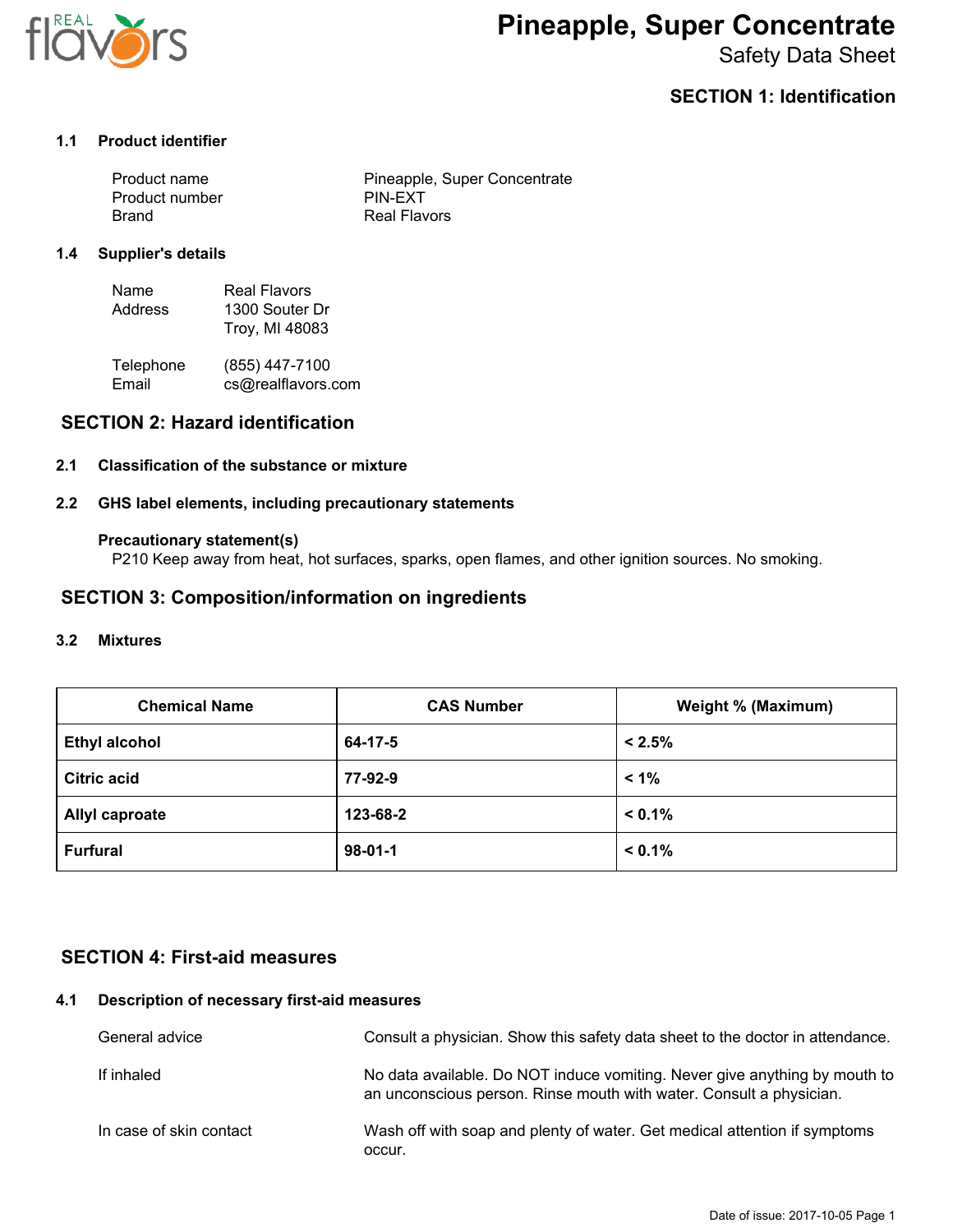

## **Pineapple, Super Concentrate**

Safety Data Sheet

In case of eye contact **Rinse thoroughly with plenty of water for at least 15 minutes.** Get medical attention if symptoms occur.

## **SECTION 5: Fire-fighting measures**

- **5.1 Suitable extinguishing media** Use extinguishing media appropriate for surrounding fire.
- **5.2 Specific hazards arising from the chemical** No data available.
- **5.3 Special protective actions for fire-fighters** Wear self-contained breathing apparatus for firefighting if necessary.

## **SECTION 6: Accidental release measures**

**6.1 Personal precautions, protective equipment and emergency procedures** Use personal protective equipment. Avoid breathing vapours, mist or gas. Ensure adequate ventilation. Evacuate personnel to safe areas. For personal protection see section 8.

#### **6.2 Environmental precautions**

Prevent further leakage or spillage if safe to do so. Do not let product enter drains.

#### **6.3 Methods and materials for containment and cleaning up**

Sweep up and shovel. Do not flush with water. Keep in suitable, closed containers for disposal. Contain spillage, soak up with non-combustible absorbent material, (e.g. sand, earth, diatomaceous earth, vermiculite) and transfer to a container for disposal according to local / national regulations (see section 13)

## **SECTION 7: Handling and storage**

#### **7.1 Precautions for safe handling**

Avoid contact with skin and eyes. Avoid inhalation of vapour or mist. Use explosion-proof equipment. Keep away from sources of ignition - No smoking.Take measures to prevent the build up of electrostatic charge. For precautions see section 2.2.

## **7.2 Conditions for safe storage, including any incompatibilities**

Keep container tightly closed in a dry and well-ventilated place. Containers which are opened must be carefully resealed and kept upright to prevent leakage.

## **SECTION 8: Exposure controls/personal protection**

## **8.3 Individual protection measures, such as personal protective equipment (PPE)**

#### **Body protection**

Skin Protection: None required with normal household use. Industrial Setting: Protective gloves (for hands) and protective clothing are required where repeated or prolonged skin contact may occur.

#### **Respiratory protection**

No data available.

#### **Environmental exposure controls**

Do not let product enter drains.

## **SECTION 9: Physical and chemical properties**

## **Information on basic physical and chemical properties**

Liquid, comparable to sample **Appearance/form (physical state, color, etc.)** Appearance/form (physical state, color, etc.)